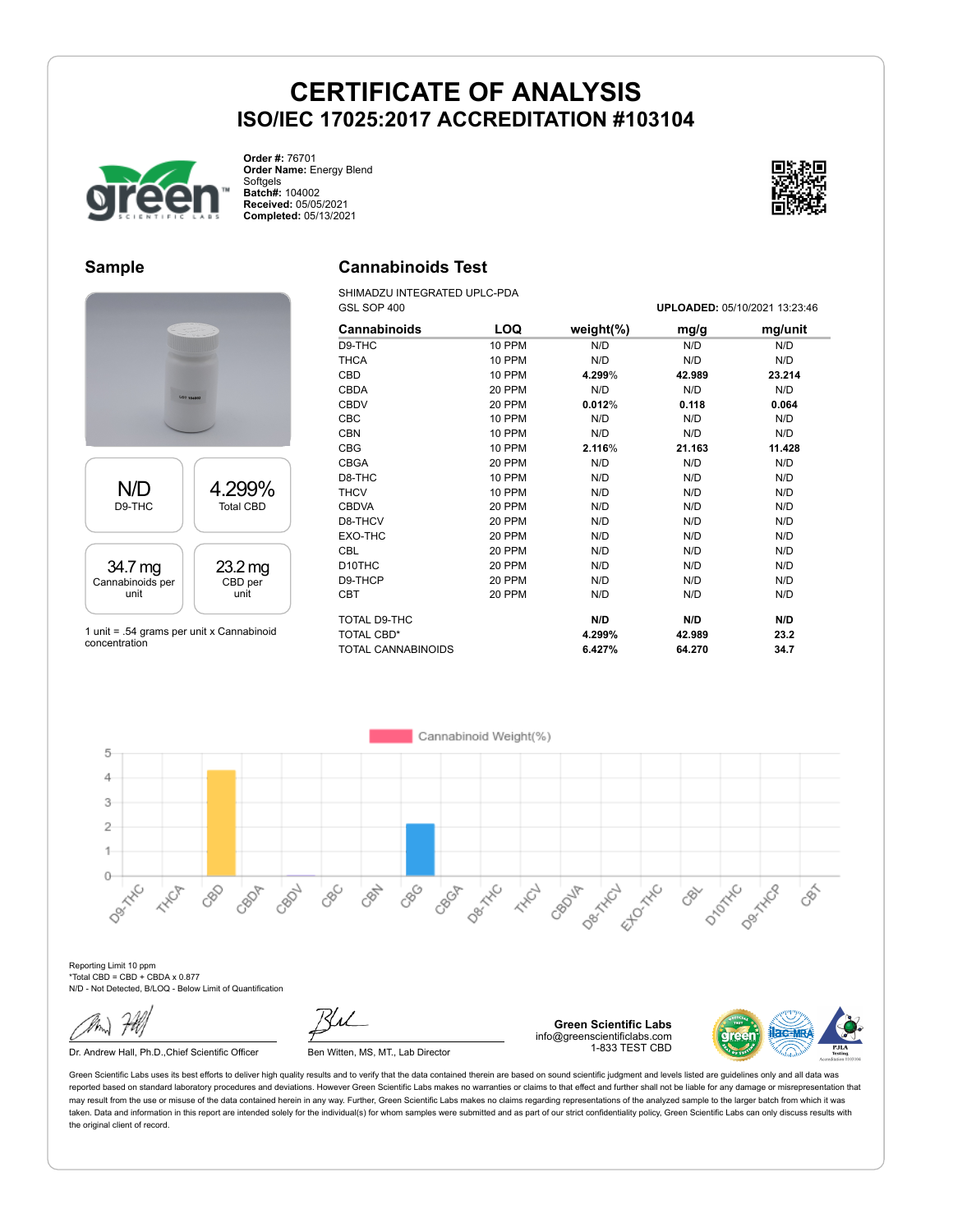

**Order #:** 76701 **Order Name:** Energy Blend Softgels **Batch#:** 104002 **Received:** 05/05/2021 **Completed:** 05/13/2021



**LOQ**

**LOD**

### **PESTICIDE ANALYSIS:**

GSL SOP 401 **PREPARED:** 05/09/2021 18:03:52 **UPLOADED:** 05/11/2021 10:54:05

GCMS-MS - Shimadzu GCMS-TQ8040

**Pesticide Action Level (ppm) Results (ppm) LOQ (ppm) LOD (ppm)** CAPTAN 3.000 N/D 0.003 0.001 CHLORDANE 0.100 N/D 0.003 0.001 CHLORFENAPYR 0.100 N/D 0.003 0.001 COUMAPHOS 0.100 N/D 0.003 0.001

| <b>Pesticide</b>        | <b>Action Level Results LOQ LOD</b> |                         |       |       |
|-------------------------|-------------------------------------|-------------------------|-------|-------|
|                         | (ppm)                               | $(ppm)$ $(ppm)$ $(ppm)$ |       |       |
| <b>CYFLUTHRIN</b>       | 1.000                               | N/D.                    | 0.003 | 0.001 |
| <b>CYPERMETHRIN</b>     | 1.000                               | N/D                     | 0.003 | 0.001 |
| PENTACHLORONITROBENZENE | 0.200                               | N/D                     | 0.003 | 0.001 |

LCMS-MS - Shimadzu LCMS-8060

| <b>Pesticide</b>           | <b>Action Level</b> | <b>Results</b> | LOQ   | LOD   |
|----------------------------|---------------------|----------------|-------|-------|
|                            | (ppm)               | (ppm)          | (ppm) | (ppm) |
| <b>ABAMECTIN B1A</b>       | 0.300               | N/D            | 0.005 | 0.001 |
| <b>ACEPHATE</b>            | 3.000               | N/D            | 0.001 | 0.001 |
| <b>ACEQUINOCYL</b>         | 2.000               | N/D            | 0.001 | 0.001 |
| <b>ACETAMIPRID</b>         | 3.000               | N/D            | 0.005 | 0.001 |
| <b>ALDICARB</b>            | 0.100               | N/D            | 0.005 | 0.001 |
| <b>AZOXYSTROBIN</b>        | 3.000               | N/D            | 0.001 | 0.001 |
| <b>BIFENAZATE</b>          | 3.000               | N/D            | 0.005 | 0.001 |
| <b>BIFENTHRIN</b>          | 0.500               | N/D            | 0.005 | 0.001 |
| <b>BOSCALID</b>            | 3.000               | N/D            | 0.005 | 0.001 |
| <b>CARBARYL</b>            | 0.500               | N/D            | 0.003 | 0.001 |
| <b>CARBOFURAN</b>          | 0.100               | N/D            | 0.001 | 0.001 |
| <b>CHLORANTRANILIPROLE</b> | 3.000               | N/D            | 0.005 | 0.005 |
| CHLORMEQUAT                | 3.000               | N/D            | 0.025 | 0.025 |
| <b>CHLORIDE</b>            |                     |                |       |       |
| <b>CHLORPYRIFOS</b>        | 0.100               | N/D            | 0.001 | 0.001 |
| <b>CLOFENTEZINE</b>        | 0.500               | N/D            | 0.001 | 0.001 |
| <b>DAMINOZIDE</b>          | 0.100               | N/D            | 0.005 | 0.001 |
| <b>DIAZINON</b>            | 0.200               | N/D            | 0.001 | 0.001 |
| <b>DICHLORVOS</b>          | 0.100               | N/D            | 0.005 | 0.001 |
| <b>DIMETHOATE</b>          | 0.100               | N/D            | 0.001 | 0.001 |
| <b>DIMETHOMORPH</b>        | 3.000               | N/D            | 0.005 | 0.001 |
| <b>ETHOPROPHOS</b>         | 0.100               | N/D            | 0.001 | 0.001 |
| <b>ETOFENPROX</b>          | 0.100               | N/D            | 0.001 | 0.001 |
| <b>ETOXAZOLE</b>           | 1.500               | N/D            | 0.010 | 0.005 |
| <b>FENHEXAMID</b>          | 3.000               | N/D            | 0.005 | 0.001 |
| <b>FENOXYCARB</b>          | 0.100               | N/D            | 0.005 | 0.001 |
| <b>FENPYROXIMATE</b>       | 2.000               | N/D            | 0.001 | 0.001 |
| <b>FIPRONIL</b>            | 0.100               | N/D            | 0.003 | 0.001 |
| <b>FLONICAMID</b>          | 2.000               | N/D            | 0.025 | 0.010 |
| <b>FLUDIOXONIL</b>         | 3.000               | N/D            | 0.003 | 0.001 |
| <b>HEXYTHIAZOX</b>         | 2.000               | N/D            | 0.005 | 0.001 |

| <b>Pesticide</b>       | <b>Action Level</b> | <b>Results</b> | LOQ   | LOD   |
|------------------------|---------------------|----------------|-------|-------|
|                        | (ppm)               | (ppm)          | (ppm) | (ppm) |
| <b>IMAZALIL</b>        | 0.100               | N/D            | 0.005 | 0.001 |
| <b>IMIDACLOPRID</b>    | 3.000               | N/D            | 0.005 | 0.001 |
| <b>KRESOXIM-METHYL</b> | 1.000               | N/D            | 0.010 | 0.005 |
| <b>MALATHION</b>       | 2.000               | N/D            | 0.005 | 0.001 |
| METALAXYL              | 3.000               | N/D            | 0.001 | 0.001 |
| <b>METHIOCARB</b>      | 0.100               | N/D            | 0.005 | 0.001 |
| <b>METHOMYL</b>        | 0.100               | N/D            | 0.001 | 0.001 |
| <b>MEVINPHOS</b>       | 0.100               | N/D            | 0.001 | 0.001 |
| <b>MYCLOBUTANIL</b>    | 3.000               | N/D            | 0.005 | 0.001 |
| <b>NALED</b>           | 0.500               | N/D            | 0.005 | 0.001 |
| OXAMYL                 | 0.500               | N/D            | 0.001 | 0.001 |
| PACLOBUTRAZOL          | 0.100               | N/D            | 0.005 | 0.001 |
| <b>PERMETHRINS</b>     | 1.000               | 0.047          | 0.005 | 0.001 |
| <b>PHOSMET</b>         | 0.200               | N/D            | 0.005 | 0.001 |
| <b>PIPERONYL</b>       |                     |                |       |       |
| <b>BUTOXIDE</b>        | 3.000               | N/D            | 0.001 | 0.001 |
| <b>PRALLETHRIN</b>     | 0.400               | N/D            | 0.005 | 0.005 |
| <b>PROPICONAZOLE</b>   | 1.000               | N/D            | 0.010 | 0.005 |
| <b>PROPOXUR</b>        | 0.100               | 0.011          | 0.001 | 0.001 |
| <b>PYRETHRINS</b>      |                     | N/D            | 0.005 | 0.005 |
| (PYRETHRIN I)          | 1.000               |                |       |       |
| <b>PYRIDABEN</b>       | 3.000               | N/D            | 0.005 | 0.001 |
| SPINETORAM             | 3.000               | N/D            | 0.001 | 0.001 |
| SPINOSAD               | 3.000               | N/D            | 0.001 | 0.001 |
| <b>SPIROMESIFEN</b>    | 3.000               | N/D            | 0.005 | 0.001 |
| <b>SPIROTETRAMAT</b>   | 3.000               | 0.008          | 0.001 | 0.001 |
| SPIROXAMINE            | 0.100               | N/D            | 0.001 | 0.001 |
| <b>TEBUCONAZOLE</b>    | 1.000               | N/D            | 0.005 | 0.001 |
| <b>THIACLOPRID</b>     | 0.100               | N/D            | 0.001 | 0.001 |
| <b>THIAMETHOXAM</b>    | 1.000               | N/D            | 0.001 | 0.001 |

TRIFLOXYSTROBIN 3.000 N/D 0.001 0.001

N/D = Not Detected, A/LOQ = Above LOQ Level, B/LOQ = Below LOQ Level, B/LOD = Below LOD Level

Dr. Andrew Hall, Ph.D., Chief Scientific Officer Ben Witten, MS, MT., Lab Director

**Green Scientific Labs** info@greenscientificlabs.com 1-833 TEST CBD

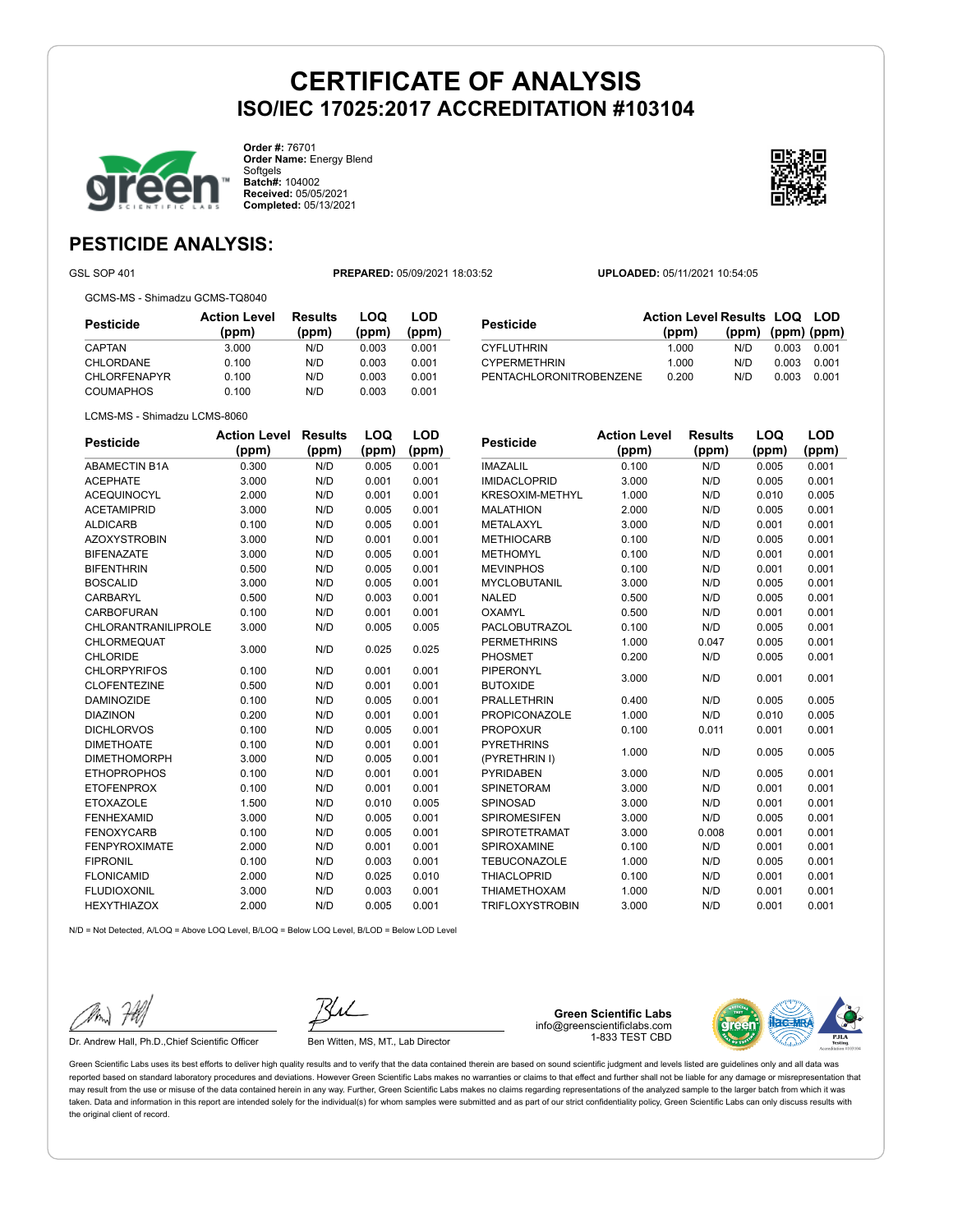

**Order #:** 76701 **Order Name:** Energy Blend Softgels **Batch#:** 104002 **Received:** 05/05/2021 **Completed:** 05/13/2021



### **RESIDUAL SOLVENTS:**

Headspace GCMS - Shimadzu GCMS QP2020 with HS20

GSL SOP 405 **Prepared:** 05/09/2021 16:18:56 **Uploaded:** 05/11/2021 08:42:58

| <b>Residual Solvent</b>   | <b>Action Level (ppm)</b> | Results (ppm) | LOQ (ppm) | LOD (ppm) |
|---------------------------|---------------------------|---------------|-----------|-----------|
| 1,1-DICHLOROETHENE        | 8                         | N/D           | 0.63      | 0.63      |
| 1,2- DICHLOROETHANE       | 2                         | N/D           | 0.12      | 0.02      |
| <b>ACETONE</b>            | 5,000                     | N/D           | 140       | 20        |
| <b>ACETONITRILE</b>       | 410                       | N/D           | 25        | 1         |
| <b>BENZENE</b>            |                           | N/D           |           | 0.5       |
| <b>BUTANE</b>             | 5,000                     | N/D           | 50        | 10        |
| <b>CHLOROFORM</b>         |                           | N/D           |           | 0.5       |
| CIS 1,2-DICHLOROETHENE    | 5                         | N/D           | 0.73      | 0.18      |
| <b>ETHANOL</b>            | 5,000                     | N/D           | 140       | 20        |
| ETHYL ACETATE             | 5,000                     | N/D           | 140       | 20        |
| <b>ETHYL ETHER</b>        | 5,000                     | N/D           | 140       | 20        |
| <b>ETHYLENE OXIDE</b>     |                           | N/D           | $\Omega$  | 0         |
| <b>ISOPROPYL ALCOHOL</b>  | 5,000                     | N/D           | 140       | 20        |
| <b>METHANOL</b>           | 3,000                     | N/D           | 100       | 20        |
| <b>METHYLENE CHLORIDE</b> | 125                       | N/D           | 0.15      | 0.15      |
| N-HEPTANE                 | 5,000                     | N/D           | 140       | 20        |
| N-HEXANE                  | 290                       | N/D           | 18        | 10        |
| <b>PENTANE</b>            | 5,000                     | N/D           | 140       | 20        |
| <b>PROPANE</b>            | 5,000                     | N/D           | 20        |           |
| <b>TOLUENE</b>            | 890                       | N/D           | 53        |           |
| TRANS 1,2-DICHLOROETHENE  | 5                         | N/D           | 0.73      | 0.18      |
| <b>TRICHLOROETHENE</b>    |                           | N/D           |           | 0.5       |
| <b>XYLENES</b>            | 150                       | N/D           | 130       | 20        |

Dr. Andrew Hall, Ph.D., Chief Scientific Officer Ben Witten, MS, MT., Lab Director

**Green Scientific Labs** info@greenscientificlabs.com 1-833 TEST CBD

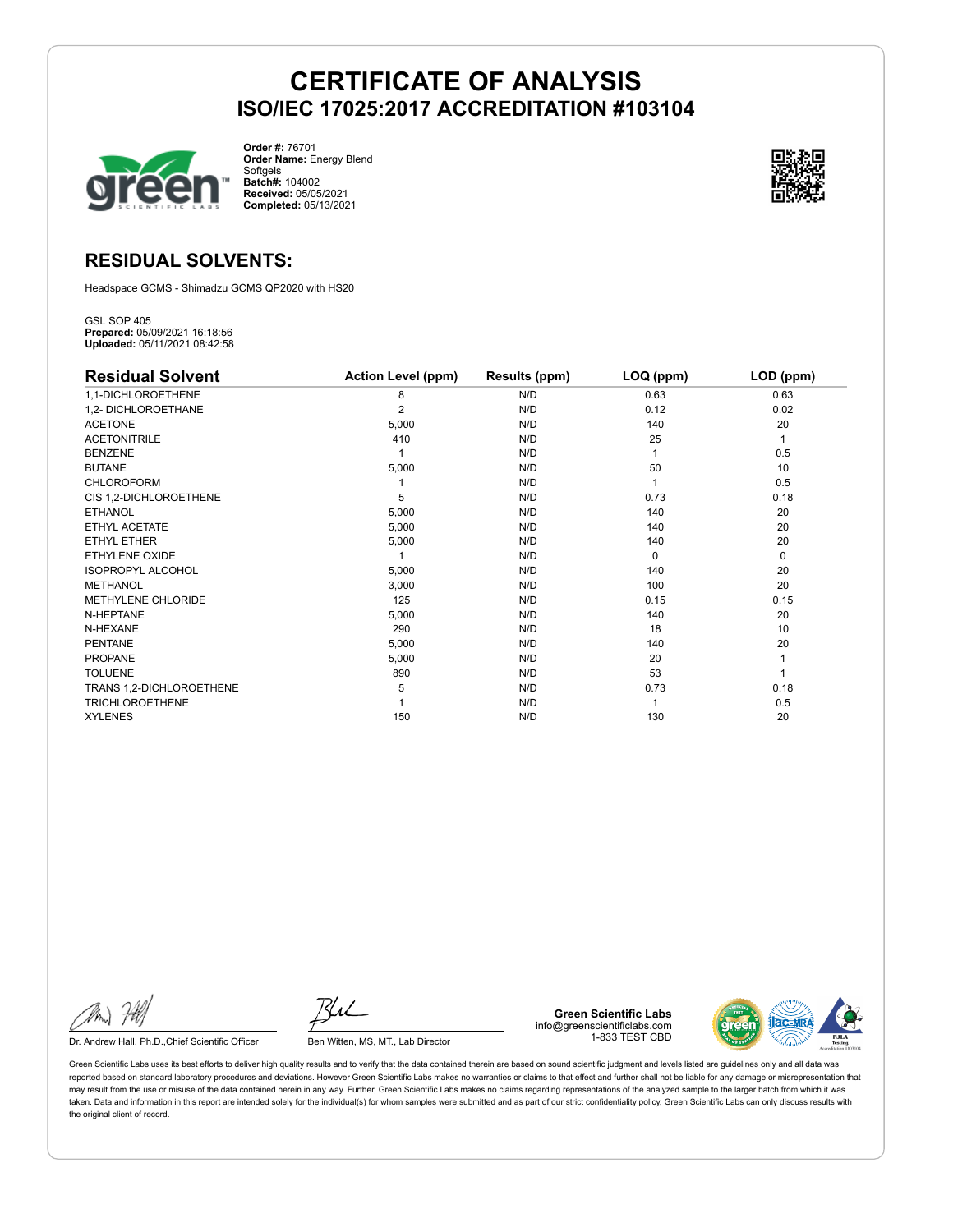

**Order #:** 76701 **Order Name:** Energy Blend Softgels **Batch#:** 104002 **Received:** 05/05/2021 **Completed:** 05/13/2021



#### **Microbial Analysis:**

fa PCR - Agilent AriaMX **Microbial Analysis** GSL SOP 406 **Uploaded:** 05/11/2021 00:48:59

### **MICROBIAL ANALYSIS:**

PCR - Agilent AriaMX

| <b>Test</b>            | <b>SOP</b> | Test Method | Device Used       | <b>LOD</b>                | Allowable<br><b>Criteria</b>  | <b>Actual Result Pass/Fail</b> |             |
|------------------------|------------|-------------|-------------------|---------------------------|-------------------------------|--------------------------------|-------------|
| LISTERIA MONOCYTOGENES | 406.01     |             | <b>ARIAMX PCR</b> | 2 COPIES OF<br><b>DNA</b> | PRESENCE/ABSENT NOT DETECTED  |                                | <b>PASS</b> |
| STEC E. COLI*          | 406.01     | USP 61/62+  | <b>ARIAMX PCR</b> | CFU/G**                   | DETECT/NOT<br><b>DETECTED</b> | NOT DETECTED                   | <b>PASS</b> |
| PATHOGENIC E. COLI     | 406.01     | USP 61/62†  | <b>ARIAMX PCR</b> | CFU/G**                   | DETECT/NOT<br><b>DETECTED</b> | NOT DETECTED                   | <b>PASS</b> |
| SALMONELLA*            | 406.01     | USP 61/62+  | <b>ARIAMX PCR</b> | CFU/G**                   | DETECT/NOT<br><b>DETECTED</b> | NOT DETECTED                   | <b>PASS</b> |

† USP 61 (enumeration of bacteria TAC, TYM, and ENT/Coliform), USP 62 (identifying specific species E.coli Aspergillus etc) \* STEC and Salmonella run as Multiplex

\*\* CFU/g Calculation based on MIP/Extract matrix

\*\*\* Flavus = 2 Copies of DNA / Fumigatis = 2 Copies of DNA Niger = 20 Copies of DNA / Terrus = 10 copies of DNA

Dr. Andrew Hall, Ph.D.,Chief Scientific Officer Ben Witten, MS, MT., Lab Director

**Green Scientific Labs** info@greenscientificlabs.com 1-833 TEST CBD